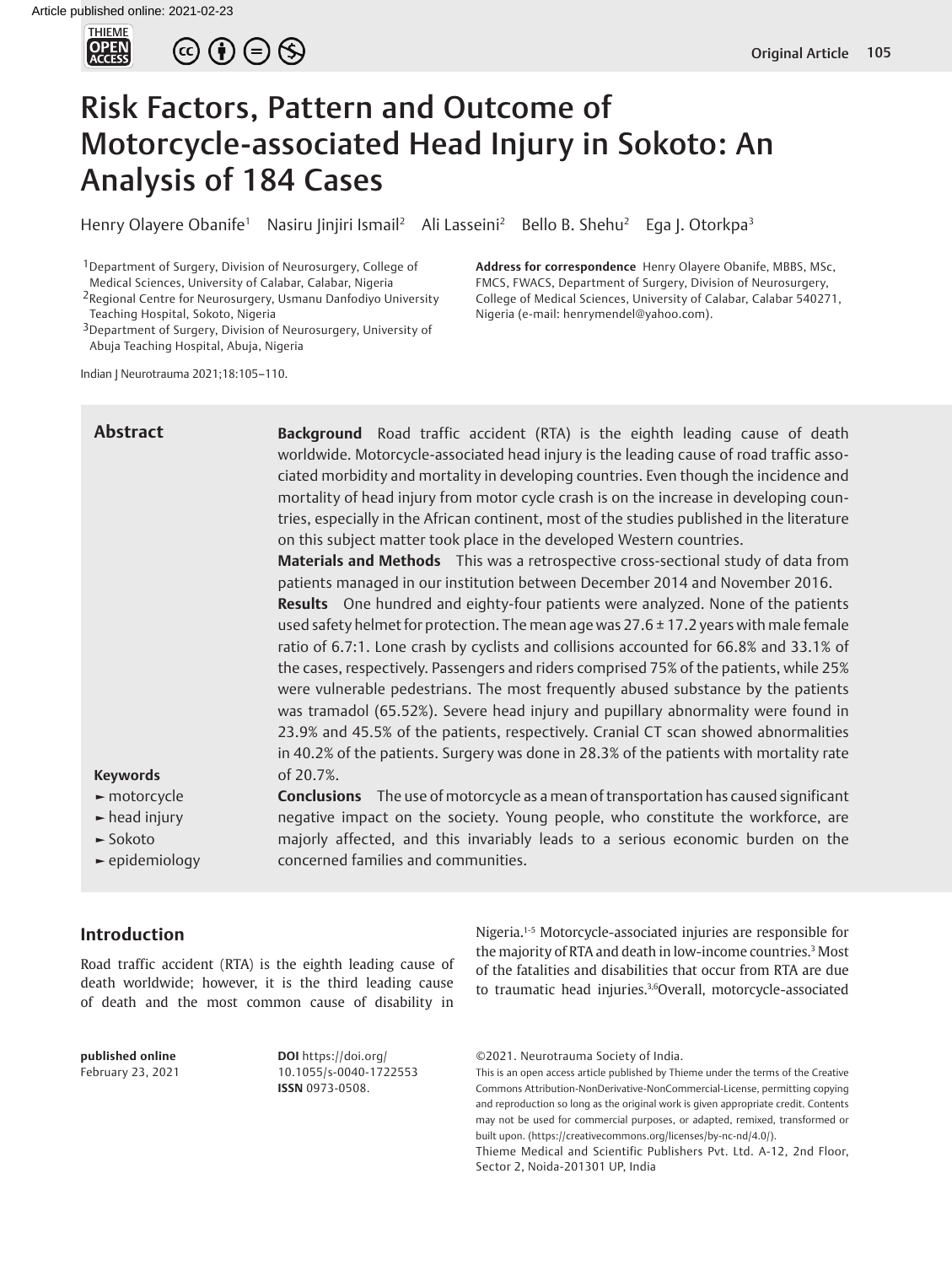head injury is the leading cause of road traffic associated head injuries in the developing countries (81%).7 Research has shown that per mile travel, motorcycle riders have a 34-fold higher risk of death in a crash than people driving other type of motor vehicles.<sup>8</sup> Even though the incidence and mortality of head injury from motor cycle crash is on the increase in the developing countries, especially in the African continent, most of the studies published in the literature on this subject matter took pertained to the developed Western countries.

Head injury from motorcycle crash is most common among young men, due to the current economic uses of motorcycle in Nigeria. According to Solagberu et al, there are four reasons sustaining the use of motorcycles: cheaper cost (US \$500) compared with second hand cars (US \$3000); only means of transport to many streets, connecting roads, or villages; fast and can beat traffic jams in urban roads; and commercial operators make quick money.3

In Sokoto, motorcycle is the only means of intracity commercial transport system, making people of all age groups vulnerable. However, younger people are more predisposed to motorcycle-associated head injury because of their higher rate of mobility for socioeconomic and religious reasons. In Sokoto, primary school pupils, secondary and tertiary school students, government workers, and businessmen and women without private cars move around with commercial or private motorcycle. A finding in Ilorin, north-central Nigeria, showed that the majority of the motorcycle injury patients were students (people attending school as well as those in higher education 20.5%) who were either passengers or pedestrians on journeys to and from school, while others were traders (17.9%), artisans  $(17.0\%)$ , and commercial cyclists  $(11.6\%)$ <sup>9</sup>

### **Aim**

To study the clinical epidemiology and management outcomes of motorcycle-associated head injury in Sokoto.

## **Materials and Methods**

This is a retrospective cross-sectional study using data of patients managed for motorcycle-associated head injuries between December 2014 and November 2016. Patients who discharged against medical advice; and patients who died before neurosurgical review were excluded. The following information was extracted from patients records and analyzed using Statistical Packages for the Social Sciences, version 20: sociodemographic characteristics of the patients, biomechanics of injuries, clinical features, and management outcomes.

## **Results**

#### **Biographic Data**

A total of 205 patients were seen and managed in our institution during the study period, of which only 184 met the inclusion criteria for this study. Clinical history showed none of the patients used safety helmet. The mean age of occurrence of motorcycle-associated head injury was 27.6 ± 17.2 years (range

1–71 years). Most of the patients (81% [149/184]) were age 40 years and below, while the remaining 19% (35/184) were above 40 years of age. There were 87% (160/184) males and 13% (24/184) females. Between the ages of 31 to 40 and  $\geq 60$ years, no female was involved in the motorcycle RTA, whereas between the ages of 41 and 60, more females than men were involved in motorcycle RTA (**►Table 1** and **►Fig. 1**).

#### **Biomechanics of Injury and Substance Abuse Risks**

Loss of control of the motorcycle leading to a lone crash against stationary objects accounted for 66.8% (37/184) of the cases. Motorcycle versus motorcycle collision and motorcycle versus motor vehicle collision accounted for 20.1% (37/184) and 13% (24/184) of the cases, respectively. Motorcycle riders made up of 37.5% (69/184) of the patients, while passengers and pedestrians were 37.5% (69/184) and 25% (46/184) of the patients, respectively. There was history of substance abuse in 15.7% (29/184) patients, mostly by the riders. Tramadol accounted for 65.52% (19/29) of the substances abused, while cannabis and alcohol accounted for 20.69% (6/29) and 3.45% (1/29) of the substances abused, respectively. Other substances which were mostly not identified accounted for 10.34% (3/29) of substance abuse (**►Table 2** and **►Fig. 2**).

**Table 1** Sociodemographic characteristics of the patients

| Variable    | Frequency ( $n = 184$ ) | Percent |
|-------------|-------------------------|---------|
| Age (years) |                         |         |
| $\leq 10$   | 31                      | 16.8    |
| $11 - 20$   | 43                      | 23.4    |
| $21 - 30$   | 46                      | 25.0    |
| $31 - 40$   | 29                      | 15.8    |
| $41 - 50$   | 13                      | 7.1     |
| $51 - 60$   | 13                      | 7.1     |
| $\geq 60$   | 9                       | 4.9     |
| Sex         |                         |         |
| Male        | 160                     | 87.0    |
| Female      | 24                      | 13.0    |

Mean age =  $27.6 \pm 17.2$  years.



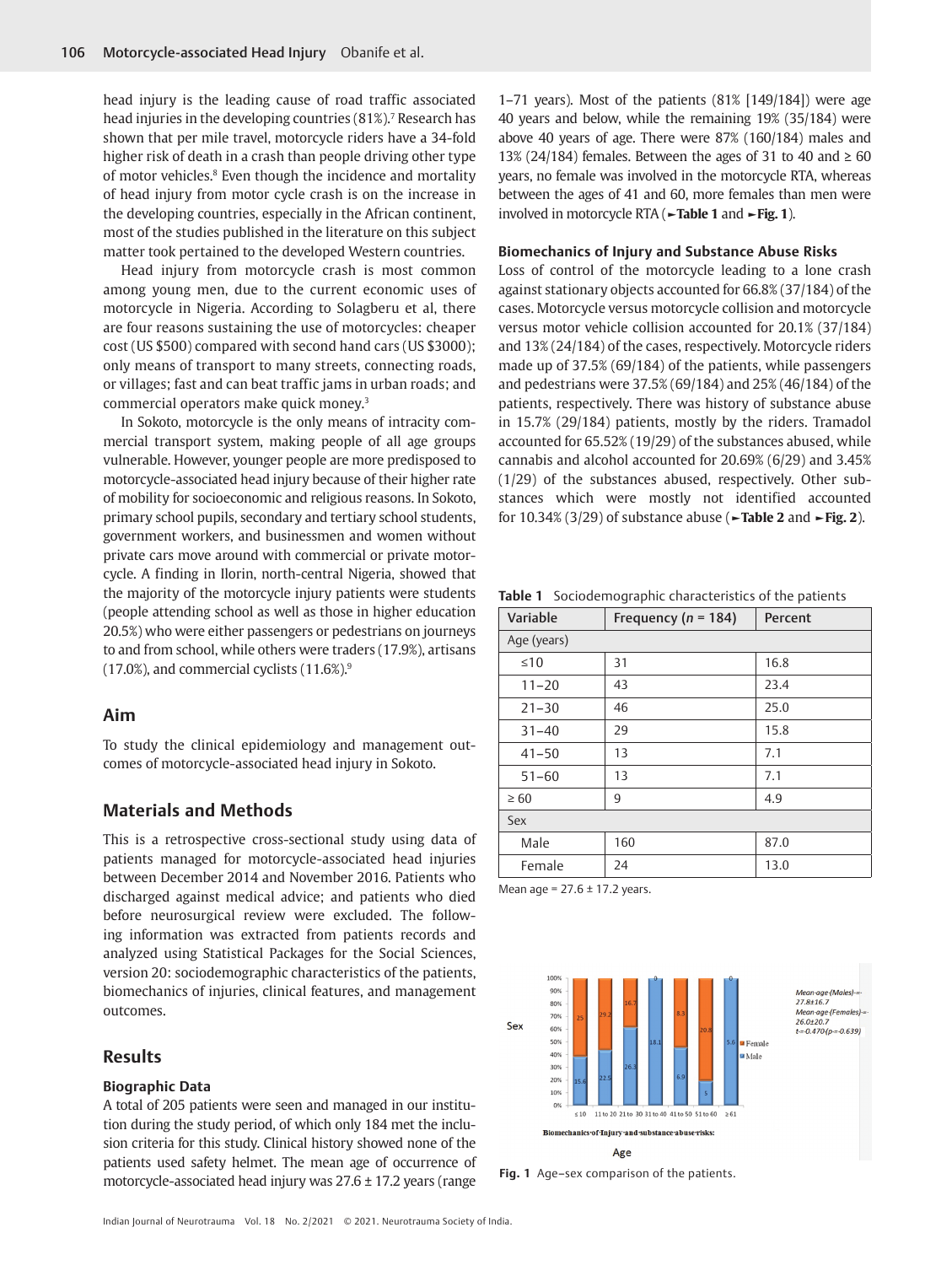| patititis                     |                         |         |  |  |
|-------------------------------|-------------------------|---------|--|--|
| Variable                      | Frequency ( $n = 184$ ) | Percent |  |  |
| Mechanism of injury           |                         |         |  |  |
| Lost handle<br>and fell       | 123                     | 66.8    |  |  |
| Collided with<br>another bike | 37                      | 20.1    |  |  |
| Collided with<br>a car        | 24                      | 13.0    |  |  |
| Type of injury                |                         |         |  |  |
| Rider                         | 69                      | 37.5    |  |  |
| Passenger                     | 46                      | 25.0    |  |  |
| Pedestrian                    | 69                      | 37.5    |  |  |

**Table 2** Characteristics of the accidents as reported of patients



**Fig. 2** Substance abuse among patients.

## **Clinical Assessments, Management and Follow-up Information**

Majority of the patients (41.8% [77/184]) had moderate head injury, followed by mild head injury (34.2% [63/184]). Severe head injury occurred in 23.9% (44/184) of the patients. Pupillary abnormalities were seen in 45.5% of the patients. While unequal pupils were seen in 26.1% (48/184) cases, bilateral pupillary dilatation was seen in 17.4% (32/184) patients. Injuries in non-neurological organ systems occurred in only 6.5% of the patients. In 4.9% (9/184) patients, only one organ system, mostly the chest, was involved, whereas in 1.6% (3/184), two or more organ systems were involved. Radiological assessment of intracranial injuries was impossible in 20.7% (38/184) patients either as a result of lack of funds conduct brain CT scan or the scanner was not functional at the time of presentation. Above 39 percent (39.1% [72/184]) of the patients had normal findings on CT scan, while 40.2% (30/184) of the patients had various forms of pathologies seen, with 16.3% (30/184) having extra-axial blood clots. Above 71 percent of the patients (71.7% [132/184]) underwent nonoperative treatment, while 28.3% (52/184) patients underwent operative treatment. Above 11 percent of the patients (20.7% [52/184]) died, while 79.3% (146/184) survived. Thirty-seven percent (54/184) patients stopped follow-up visits in the outpatient clinic after 1 to 3 visits, while 56.2% (82/184) patients attended outpatient clinic for follow-up between 4 to 6 appointments. Only 6.8% (10/184) continued follow-up clinic attendance up to weeks (**►Tables 3** and **4**).

| Variable                      | Frequency ( $n = 184$ ) | Percent |  |  |
|-------------------------------|-------------------------|---------|--|--|
| Glasgow coma scale            |                         |         |  |  |
| Mild (> 12)                   | 63                      | 34.2    |  |  |
| Moderate<br>$(9-12)$          | 77                      | 41.8    |  |  |
| Severe (8)                    | 44                      | 23.9    |  |  |
| Pupils                        |                         |         |  |  |
| Normal                        | 104                     | 56.5    |  |  |
| Unequal                       | 48                      | 26.1    |  |  |
| <b>Dilated</b><br>bilaterally | 32                      | 17.4    |  |  |
| Comorbidity                   |                         |         |  |  |
| None                          | 172                     | 93.5    |  |  |
| One organ<br>system           | 9                       | 4.9     |  |  |
| Two or more<br>organ systems  | 3                       | 1.6     |  |  |
| Hematomas                     |                         |         |  |  |
| No CT                         | 38                      | 20.7    |  |  |
| No abnormality                | 72                      | 39.1    |  |  |
| Extradural                    | 20                      | 10.9    |  |  |
| Subdural                      | 10                      | 5.4     |  |  |
| Intracerebral                 | 9                       | 4.9     |  |  |
| Intraventricular              | 3                       | 1.6     |  |  |
| Subarachnoid                  | $\overline{2}$          | 1.1     |  |  |
| Hemorrhagic<br>contusions     | 30                      | 16.3    |  |  |

**Table 3** Clinical assessment of patients

**Table 4** Management and follow-up of patients

| Variable                              | Frequency ( $n = 184$ ) | Percent |  |  |
|---------------------------------------|-------------------------|---------|--|--|
| Type of management                    |                         |         |  |  |
| Nonoperative                          | 132                     | 71.7    |  |  |
| Operative                             | 52                      | 28.3    |  |  |
| Outcome                               |                         |         |  |  |
| Alive                                 | 146                     | 79.3    |  |  |
| Dead                                  | 52                      | 20.7    |  |  |
| No. of follow-up visits ( $n = 146$ ) |                         |         |  |  |
| $1 - 3$                               | 54                      | 37.0    |  |  |
| $4 - 6$                               | 82                      | 56.2    |  |  |
| $7 - 10$                              | 10                      | 6.8     |  |  |

Note: Mean no. of follow-up visits =  $3.9 \pm 1.6$ .

## **Discussion**

This is a retrospective cross-sectional study on patients seen and managed in our institution between December 2014 and November 2016. Two hundred and five patients were managed: six patients died at the Accident and Emergency Department during resuscitation and fifteen patients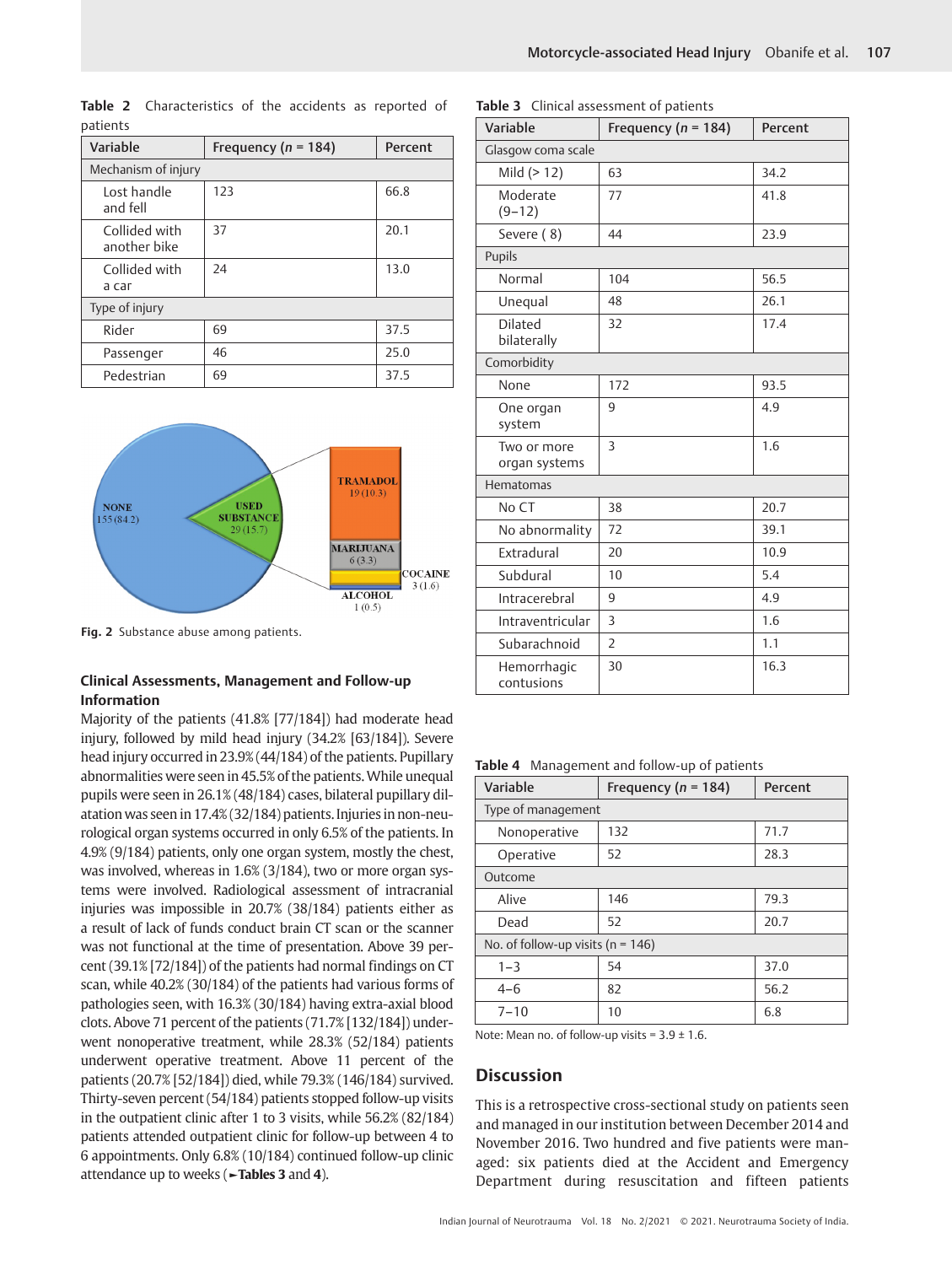discharged against medical advice. Both were excluded from this study. The remaining 184 patients met the inclusion criteria for this study. The mean age of the patients was 27.6 years (standard deviation [SD] = 17.2) with an age range between 1 to 71 years. This is slightly lower than the mean age in a similar study in Ibadan, Nigeria (33.1 years with SD = 18.3).3 Previous studies showed male preponderance. A study in Cambodia showed male-to-female ratio of 5:1 for patients between the ages of 11 to 20 years and 6:1 for patients between the ages of 21 to 30 years, respectively.7 A study in Ibadan showed male-to-female ratio of approximately 5:1.10 These ratios are consistent with our finding of 87% males and 13% females (ratio 6.7:1). However, studies from high income countries showed smaller male-to-female ratios.<sup>7,9,11,12</sup> This high frequency of motorcycle-associated head injury among men is perhaps due to the fact that men are more frequently engaged in commercial activities in many cultures in the developing countries, especially countries in Africa where the bulk of this problem resides.

Motorcycle-associated head injury is mostly seen common among young and energetic people, as observed in this study, with 81% of the patients between the ages of 1 to 40 years. Similarly, Peeters et al reported a frequency of 84.5% among people between 11 and 30 years of age.<sup>7</sup> However, recent studies in high-income countries showed a notable shift in the motorcycle-associated head trauma population toward older age groups.<sup>7,9,11,12</sup> A very notable finding in this study is that patients' sex was a major determinant of age distribution of motorcycle-associated head injuries: between the ages of 31 to 40 and 60 years and above, no female patient was involved in the motorcycle RTA, whereas between the ages of 41 and 60, more females than males were involved in motorcycle RTA (**►Table 1** and **►Fig. 1**).

Gabella et al found that after adjusting for age and crash characteristics, nonhelmeted riders were 2.4-times more likely than those wearing a helmet to sustain brain injuries or skull fractures, while Rowland et al in the following year found that after adjusting for collision type, speed limits, and environmental factors, nonhelmeted riders had a 3.1-fold increased risk of head injuries or death compared with helmeted riders.13,14These two studies highlighted the pivotal role of safety helmet in preventing head injuries by riders and passengers of motorcycles. Despite these research findings and various campaigns against nonuse of helmet by motorcycle riders and passengers in many countries, compliance by to helmet use by cyclists remain a huge challenge, especially in developing countries. In Nigeria, according to the sector Commander of the Federal Road Safety Corps, Hyginus Omeje, the national road traffic standard is that motorcycle riders must wear a crash helmet and must ride with a retroreflective jacket, especially at night; hence, there have been traffic checks and campaigns have been organized by the officers of the Federal Road Safety Corps of Nigeria on use of helmet.<sup>13</sup> Despite these efforts, noncompliance with regard to the use of safety helmet remain very prevalent in Nigeria. None of the patients in this study used safety helmet and the same was found in a study in Ilorin, Nigeria.<sup>3</sup> This lack of compliance with respect to the use of safety helmet is reflective

of how there are currently no national laws enacted in the Nigeria parliament on the use of safety helmet. However, due to a stringent law on compulsory use of helmets in Vietnam, there has been a decrease in the trend of traumatic brain injuries (TBI) from less than 40% to nearly 100%.<sup>13</sup>

The mechanisms of injury in motorcycle accident were by lone crash or collision. A relatively large number of patients in this study were involved in a motorcycle accident by way of lone crash by the riders (66.8%). Collision occurred either by motorcycle versus motorcycle (20.1%) or by motorcycle versus motor vehicle (13%). Both lone crashes and collisions had the following identical underlying factors: inexperience, machismo behaviors in young people, and/or substances abuse. There exists a competition to showcase riding skills and ability to carry passengers by commercial riders, mainly coming about as a result of machismo behaviors common among young riders. These are corroborated by various research findings: Soderstrom et al found that the overrepresentation of young riders in motorcycle injuries was due to inexperience in riding a motorcycle or a higher exposure to riding, while others found that the risk-taking characteristics of young riders, including speeding, running yellow light and drinking while riding contributed to the high risk of motorcycle injuries.15-17

Drinking and driving is one of the leading causes of motorcycle-associated head injuries, resulting in significant death and disability.18 According to the United States' National Highway and Safety Administration (NHSTA), there were approximately 30 deaths per day in 2017 due to drunk riding and an intoxicated motorcyclist involved in a crash was 28 times more likely to die than passenger car occupants per miles driven.15,19 Besides alcohol, 32% of motorcycle riders treated in Maryland trauma centers during 1990–1991 had used marijuana (cannabis) prior to the crash, which was significantly higher than the 2.7% of car drivers.<sup>20,21</sup> Among the 15.7% with history of substances abuse in this study, 3.45% and 20.7% abused alcohol and marijuana (cannabis), respectively, and had consumed these drugs before riding. However, the most frequently abused substance in this study was tramadol (65.5%), which is an emerging drug of abuse in Nigeria in recent years. In a study in a neuropsychiatric hospital in Maiduguri, Nigeria, the prevalence of tramadol abuse was 54.4% and the most common reason for abuse was to relieve tiredness.<sup>22</sup> In Ilorin, Nigeria, the finding was that most of the patients were riders (53.6%), while passengers and pedestrians comprised 32.1% and 14.3%, respectively.13 In this study, riders and pedestrians were equally affected (37.5% each), while passengers comprised 25% of the patients. Children and elderly women were the most vulnerable pedestrians.

The most common type of head injury in this study (based on classification by Glasgow coma scale [GCS]) was moderate head injury (41.8%). While mild head injury is second most common, accounting for 34.2% of the cases, severe head injury is the least common (23.9%). This is incongruous with a previous study, which found that 80% of patients with head injuries sustained minor head injury.<sup>23</sup> We found associated injuries in other non-neurological systems in 6.5% of patients,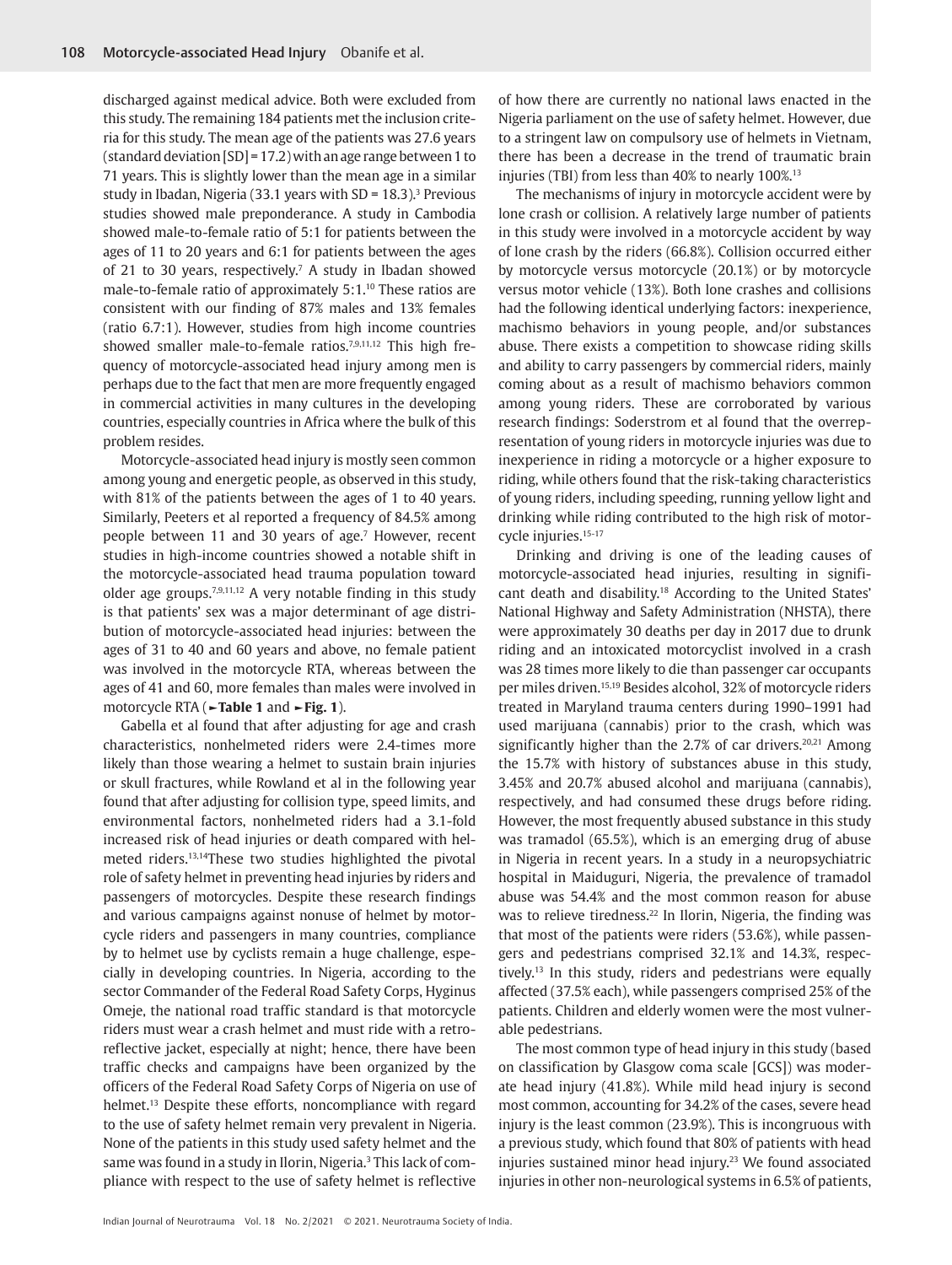which is also at variance to what was found in previous studies, especially in Ibadan, with as high as 20.8% in pelvis and long bones alone.<sup>24</sup>

Cranial CT scan was done on 79.3% of our patients, while the remaining 20.7% patients could not do cranial CT scan due to a lack of finances, leading to an inability to make radiological diagnoses in this set of patients (20.7%). This finding was congruous with the study in Ibadan, Nigeria, where cranial CT scan was obtained in 72.2% of patients with head injuries.10Among those who had brain CT scan in this study, only 40.2% had abnormal radiological findings. Extradural haematoma was seen in 10.9%, hemorrhagic contusions was seen in 16.3%, subdural haematoma was seen in 5.4%, traumatic subarachnoid hemorrhages was seen in 1.1%, intracerebral hemorrhages was seen in 4.9%, and intraventricular bleed seen in 1.6% of the cases. However, in a study by Adeleye et al, brain CT scan revealed possible surgical lesions like extensive brain contusions in 18.8%, acute extradural hematoma in 4.1%, acute subdural hematoma in 3.8%, traumatic intracerebral hemorrhage in 3.2%, and pneumocephalus in 1.0%.24 While extra-axial bleed was the most common radiological findings in our study (16.3%), brain contusions were the most frequent radiological finding in Ibadan  $(18.8\%)^{24}$  In other similar studies traumatic subarachnoid hemorrhage was the most common CT finding in TBI, occurring in approximately 30 to 40% of patients with moderate-to-severe TBI, and 5% of patients with minor TBI.25-28

Operative treatment was performed in 28.3% patients, with procedures ranging from wound debridement, duroplasty, cranioplasty, trauma flap craniotomy, and decompressive hemicraniectomy In a similar study, only 13.1% received operative care, while another 6.8% with surgical lesions either died before surgery was performed or refused consent.10 Our mortality rate of 20.7% was congruous with another finding from a similar study in this environment, with mortality rate of 23.9%.10 Follow-up was significantly erratic, with mean follow-up visits of  $3.9 \pm 1.6$  times. This was inadequate to measure longtime changes.

## **Conclusions**

The use of motorcycle as a mean of transport has caused more negative than positive impact on the Sokoto community. Motorcycle-associated head injury is mainly predominant among young male residents who constitute the major workforce within the catchment areas of the study population. The high morbidity and mortality rate seen in this study showed that there was a significant loss of manpower within the community, thereby increasing the population of dependents and future beggars in the streets. Noncompliance with regard to the use of safety helmet seen in this study and similar studies in this environment have led to an increased incidence compared with places where the use of helmet is enforced by the government; therefore, there is the need for national laws to be enacted and enforced to reduce the incidence and severity of injuries.

**Conflict of Interest**

None declared.

#### **References**

- 1 Abbas AK, Hefny AF, Abu-Zidan FM. Does wearing helmets reduce motorcycle-related death? A global evaluation. Accid Anal Prev 2012;49:249–252
- 2 Ekere AU, Yellowe BE, Umune S. Surgical mortality in the emergency room. Int Orthop 2004;28(3):187–190
- 3 Solagberu BA, Adekanye AO, Ofoegbu CP, Udoffa US, Abdur-Rahman LO, Taiwo JO. Epidemiology of trauma deaths. West Afr J Med 2003;22(2):177–181
- 4 Akinpelu VO, Oladele AO, Amusa YB, Ogundipe OK, Adeolu AA, Komolafe EO. Review of road traffic accident admissions in a Nigerian tertiary hospital. East Cent Afr J Surg 2006;12:63–67
- 5 Nwadinigwe CU, Onyemaechi NO. Lethal outcome and time to death in injured hospitalised patients. Orient J Med 2005;17:28–33
- 6 Chichom-Mefire A, Atashili J, Tsiagadigui JG, Fon-Awah C, Ngowe-Ngowe M. A prospective pilot cohort analysis of crash characteristics and pattern of injuries in riders and pillion passengers involved in motorcycle crashes in an urban area in Cameroon: lessons for prevention. BMC Public Health 2015;15:915
- 7 Peeters S, Blaine C, Vycheth I, Nang S, Vuthy D, Park KB. Epidemiology of traumatic brain injuries at a major government hospital in Cambodia. World Neurosurg 2017;97:580–589
- 8 Amoros E, Martin JL, Laumon B. Under-reporting of road crash casualties in France. Accid Anal Prev 2006;38(4):627–635
- 9 Roozenbeek B, Maas AIR, Menon DK. Changing patterns in the epidemiology of traumatic brain injury. Nat Rev Neurol 2013;9(4):231–236
- 10 Adeleye AO, Clark DJ, Malomo TA. Trauma demography and clinical epidemiology of motorcycle crash-related head injury in a neurosurgery practice in an African developing country. Traffic Inj Prev 2019;20(2):211–215
- 11 Maas AI, Stocchetti N, Bullock R. Moderate and severe traumatic brain injury in adults. Lancet Neurol 2008;7(8):728–741
- 12 Langlois JA, Sattin RW. Traumatic brain injury in the United States: research and programs of the Centers for Disease Control and Prevention (CDC) J Head Trauma Rehabil 2005;20(3):187–188
- 13 Solagberu BA, Ofoegbu CKP, Nasir AA, Ogundipe OK, Adekanye AO, Abdur-Rahman LO. Motorcycle injuries in a developing country and the vulnerability of riders, passengers, and pedestrians. Inj Prev 2006;12(4):266–268
- 14 Ankarath S, Giannoudis PV, Barlow I, Bellamy MC, Matthews SJ, Smith RM. Injury patterns associated with mortality following motorcycle crashes. Injury 2002;33(6):473–477
- 15 Jung S, Xiao Q, Yoon Y. Evaluation of motorcycle safety strategies using the severity of injuries. Accid Anal Prev 2013;59:357–364
- 16 Chesham DJ, Rutter DR, Quine L. Motorcycling safety research: a review of the social and behavioral literature. Soc Sci Med 1993;37(3):419–429
- 17 Lin MR, Chang SH, Pai L, Keyl PM. A longitudinal study of risk factors for motorcycle crashes among junior college students in Taiwan. Accid Anal Prev 2003;35(2):243–252
- 18 Aptel I, Salmi LR, Masson F, Bourdé A, Henrion G, Erny P. Road accident statistics: discrepancies between police and hospital data in a French island. Accid Anal Prev 1999;31(1-2):101–108
- 19 Lin MR, Kraus JF. A review of risk factors and patterns of motorcycle injuries. Accid Anal Prev 2009;41(4):710–722
- 20 Soderstrom CA, Dischinger PC, Kerns TJ, Trifillis AL. Marijuana and other drug use among automobile and motorcycle drivers treated at a trauma center. Accid Anal Prev 1995;27(1):131–135